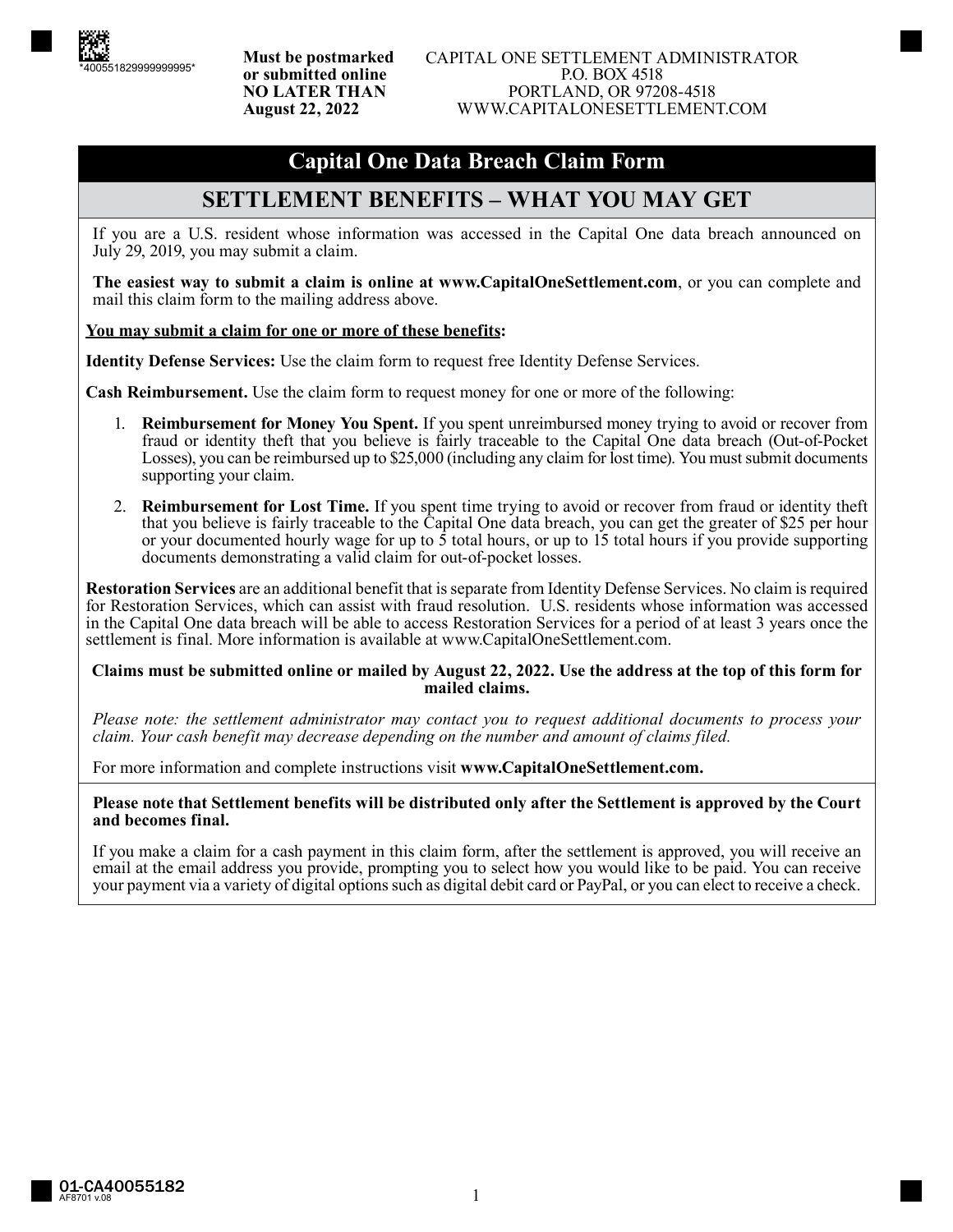

# **Your Information**

| We will use this information to contact you and process your claim. It will not be used for any other purpose. If |
|-------------------------------------------------------------------------------------------------------------------|
| any of the following information changes, you must promptly notify us by emailing                                 |
| info@CapitalOneSettlement.com.                                                                                    |
|                                                                                                                   |

| First Name |                                                  |  |                   |  |  |  |                          |  |  | Middle<br>Initial | Last Name |  |  |  |  |  |  |  |  |  |       |  |  |     |  |  |  |
|------------|--------------------------------------------------|--|-------------------|--|--|--|--------------------------|--|--|-------------------|-----------|--|--|--|--|--|--|--|--|--|-------|--|--|-----|--|--|--|
|            |                                                  |  |                   |  |  |  |                          |  |  |                   |           |  |  |  |  |  |  |  |  |  |       |  |  |     |  |  |  |
|            | Name of Business:                                |  |                   |  |  |  |                          |  |  |                   |           |  |  |  |  |  |  |  |  |  |       |  |  |     |  |  |  |
|            |                                                  |  |                   |  |  |  |                          |  |  |                   |           |  |  |  |  |  |  |  |  |  |       |  |  |     |  |  |  |
|            | Alternative Name(s) (If Any):                    |  |                   |  |  |  |                          |  |  |                   |           |  |  |  |  |  |  |  |  |  |       |  |  |     |  |  |  |
|            |                                                  |  |                   |  |  |  |                          |  |  |                   |           |  |  |  |  |  |  |  |  |  |       |  |  |     |  |  |  |
|            | Unique ID (As shown on the notice you received): |  |                   |  |  |  |                          |  |  |                   |           |  |  |  |  |  |  |  |  |  |       |  |  |     |  |  |  |
|            |                                                  |  |                   |  |  |  |                          |  |  |                   |           |  |  |  |  |  |  |  |  |  |       |  |  |     |  |  |  |
|            | Mailing Address (Required):                      |  |                   |  |  |  |                          |  |  |                   |           |  |  |  |  |  |  |  |  |  |       |  |  |     |  |  |  |
|            |                                                  |  |                   |  |  |  |                          |  |  |                   |           |  |  |  |  |  |  |  |  |  |       |  |  |     |  |  |  |
| City       |                                                  |  |                   |  |  |  |                          |  |  |                   |           |  |  |  |  |  |  |  |  |  | State |  |  | ZIP |  |  |  |
|            |                                                  |  |                   |  |  |  |                          |  |  |                   |           |  |  |  |  |  |  |  |  |  |       |  |  |     |  |  |  |
|            | Phone Number:                                    |  |                   |  |  |  |                          |  |  |                   |           |  |  |  |  |  |  |  |  |  |       |  |  |     |  |  |  |
|            |                                                  |  | $\qquad \qquad -$ |  |  |  | $\overline{\phantom{0}}$ |  |  |                   |           |  |  |  |  |  |  |  |  |  |       |  |  |     |  |  |  |
|            | Email Address:                                   |  |                   |  |  |  |                          |  |  |                   |           |  |  |  |  |  |  |  |  |  |       |  |  |     |  |  |  |
|            |                                                  |  |                   |  |  |  |                          |  |  |                   |           |  |  |  |  |  |  |  |  |  |       |  |  |     |  |  |  |
|            | Year of Birth (Required):                        |  |                   |  |  |  |                          |  |  |                   |           |  |  |  |  |  |  |  |  |  |       |  |  |     |  |  |  |
|            |                                                  |  |                   |  |  |  |                          |  |  |                   |           |  |  |  |  |  |  |  |  |  |       |  |  |     |  |  |  |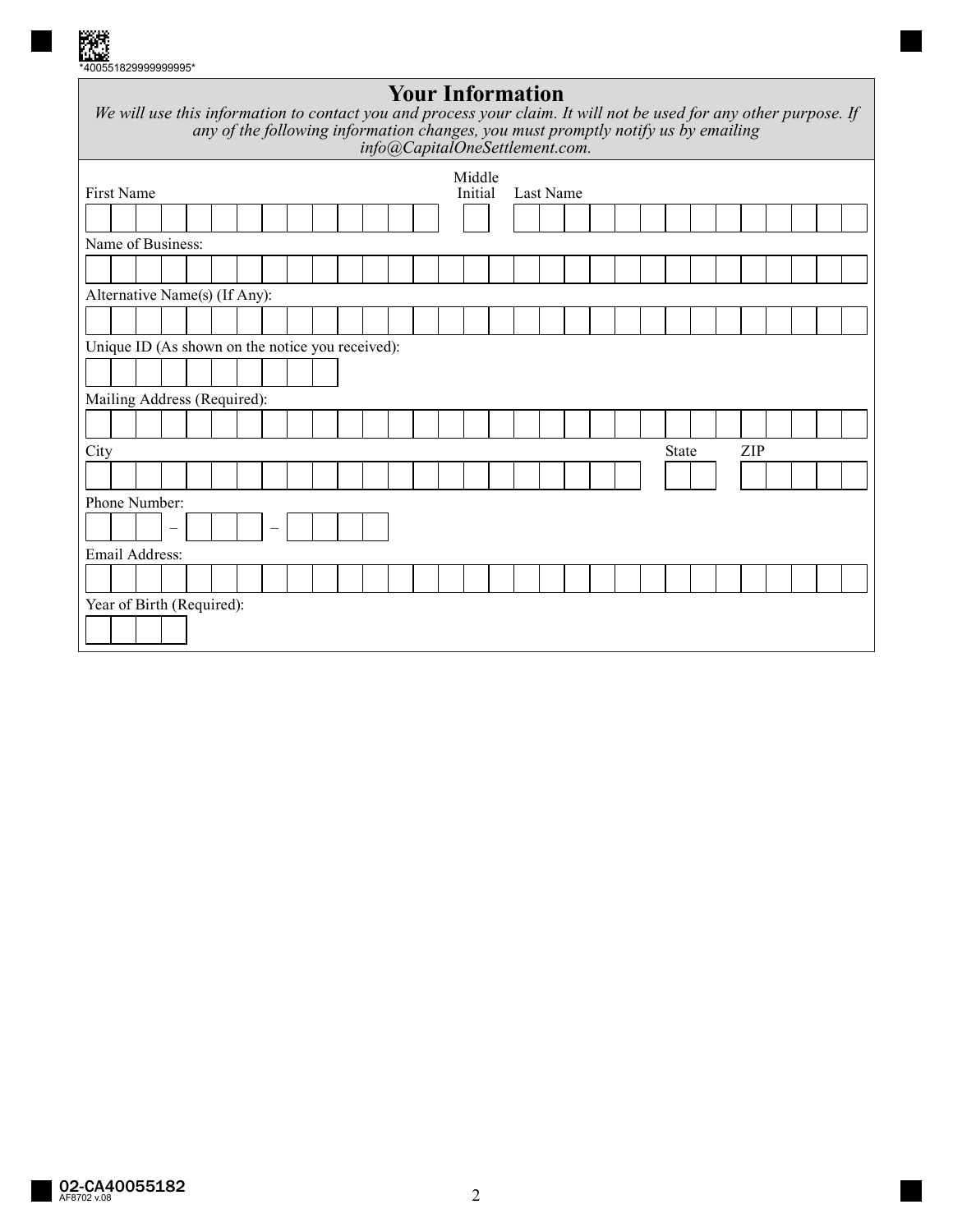

## **Free Identity Defense Services**

*You may be eligible to receive free Identity Defense Services.*

You can receive free Identity Defense Services for at least three years. These services include:

- Dark web monitoring for your Social Security number, date of birth, address, driver's license number, passport number, payment cards, email addresses, and other information;
- Identity monitoring with authentication alerts;
- Lost wallet protection;
- Security freeze capability in multiple categories: Credit Experian, Equifax, TransUnion and Innovis; Specialty Finance – Sage Stream, Clarity DATAX and CoreLogic; Closed Checking and Savings accounts – Chex Systems; and Utilities – NCTUE
- \$1 million dollars in no-deductible insurance provided by a third-party insurer to cover certain costs related to identity theft or fraud;
- U.S.-based customer support specially trained in identity theft and fraud discovery and remediation; and
- Insight & tips for members on the user dashboard.

If your Social Security number or linked bank account number was impacted in the Data Breach, you received a notice of that fact from Capital One in 2019, and your Identity Defense Services will also include:

- Three-bureau Credit Monitoring with instant alerts; and
- a Monthly Credit Score.

*Please select Option 1 if you want the Free Identity Defense Services for which you are eligible.*

**Option 1, Identity Defense Services:** I want to receive free Identity Defense Services.

*If you select this option, you will be sent instructions and an activation code after the settlement is final to your email address or home address. You won't be "upsold" any services by enrolling or otherwise asked to submit any payment for these services now or in the future.*

## **Cash Payment: Money You Lost or Spent (Out-of-Pocket Losses)**

If you lost or spent money trying to prevent or recover from fraud or identity theft that you believe is fairly traceable to the Capital One data breach and have not been reimbursed for that money (Out-of-Pocket Losses), you can receive reimbursement for up to \$25,000 total, including your claim for Lost Time, if any.

It is important for you to send documents that show what happened and how much you lost or spent, so that you can be reimbursed.

To look up more details about how cash payments work, visit **www.CapitalOneSettlement.com** or call toll-free 1-855-604-1811. You will find more information about the types of costs and losses that can be paid back to you, what documents you need to attach, and how the Settlement Administrator decides whether to approve your payment. *By filling out the boxes below, you are certifying that the money you spent doesn't relate to other data breaches.*

**You may make as many copies of the claim form pages as necessary to list all of your expenses. If you need more space to list your costs and losses, please submit additional pages of this claim form to provide that information.**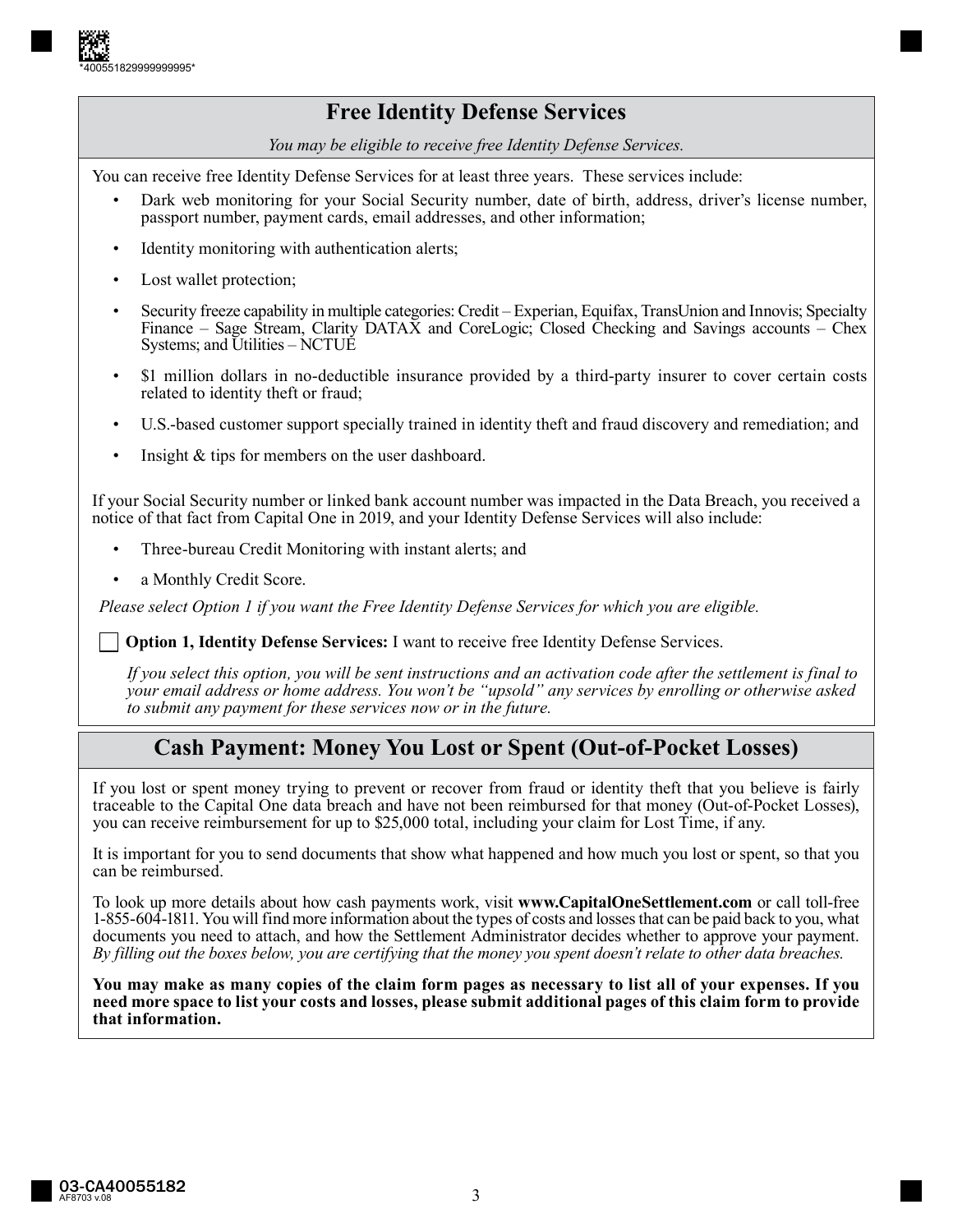| *400551829999999995* |  |
|----------------------|--|

| <b>Loss Type</b>                                                                                                                                                                                                                                                                                                                                                                                       | <b>Approximate Date of Loss</b> | <b>Amount of Loss</b> |  |  |  |  |  |  |
|--------------------------------------------------------------------------------------------------------------------------------------------------------------------------------------------------------------------------------------------------------------------------------------------------------------------------------------------------------------------------------------------------------|---------------------------------|-----------------------|--|--|--|--|--|--|
| Costs for freezing or unfreezing your credit<br>report on or after 3/22/2019                                                                                                                                                                                                                                                                                                                           | MM<br>YY<br>DD                  | \$                    |  |  |  |  |  |  |
| <b>Description of Loss or Money Spent and Supporting Documents</b><br>(Identify what you are attaching, and why it's related to the Capital One breach)<br>Examples: Receipts, notices, or account statements reflecting payment for a credit freeze                                                                                                                                                   |                                 |                       |  |  |  |  |  |  |
|                                                                                                                                                                                                                                                                                                                                                                                                        |                                 |                       |  |  |  |  |  |  |
| Credit monitoring and identity theft<br>protection purchased between 3/22/2019<br>and the date of your claim submission                                                                                                                                                                                                                                                                                | YY<br>MМ<br>DD                  | \$                    |  |  |  |  |  |  |
| <b>Description of Loss or Money Spent and Supporting Documents</b><br>(Identify what you are attaching, and why it's related to the Capital One breach)<br>Examples: Receipts or statements for credit monitoring services                                                                                                                                                                             |                                 |                       |  |  |  |  |  |  |
|                                                                                                                                                                                                                                                                                                                                                                                                        |                                 |                       |  |  |  |  |  |  |
| Costs, expenses, and losses due to identity<br>theft, fraud, or misuse of your personal<br>information on or after $3/22/2019$ and<br>that you believe are fairly traceable to the<br>Capital One data breach                                                                                                                                                                                          | MM<br>DD<br>YY                  | \$                    |  |  |  |  |  |  |
| <b>Description of Loss or Money Spent and Supporting Documents</b><br>(Identify what you are attaching, and why it's related to the Capital One breach)<br>Examples: Account statement with unauthorized charges highlighted; police reports; IRS documents; FTC Identity Theft Reports; letters<br>refusing to refund fraudulent charges; credit monitoring services you purchased                    |                                 |                       |  |  |  |  |  |  |
|                                                                                                                                                                                                                                                                                                                                                                                                        |                                 |                       |  |  |  |  |  |  |
| Professional fees paid to address identity<br>theft on or after 3/22/2019 and that you<br>believe are fairly traceable to the Capital<br>One data breach                                                                                                                                                                                                                                               | DD<br>MМ<br>YΥ                  | \$                    |  |  |  |  |  |  |
| <b>Description of Loss or Money Spent and Supporting Documents</b><br>(Identify what you are attaching, and why it's related to the Capital One breach)<br>Examples: Receipts, bills, and invoices from accountants, lawyers, or others                                                                                                                                                                |                                 |                       |  |  |  |  |  |  |
|                                                                                                                                                                                                                                                                                                                                                                                                        |                                 |                       |  |  |  |  |  |  |
| Other expenses such as notary, fax, postage,<br>copying, mileage, and long-distance<br>telephone charges related to the data breach                                                                                                                                                                                                                                                                    | MM<br>DD<br>YΥ                  | \$                    |  |  |  |  |  |  |
| <b>Description of Loss or Money Spent and Supporting Documents</b><br>(Identify what you are attaching, and why it's related to the Capital One breach)<br>Examples: Phone bills, receipts, detailed list of places you traveled (i.e. police station, IRS office), reason why you traveled there (i.e. police<br>report or letter from IRS re: falsified tax return) and number of miles you traveled |                                 |                       |  |  |  |  |  |  |
|                                                                                                                                                                                                                                                                                                                                                                                                        |                                 |                       |  |  |  |  |  |  |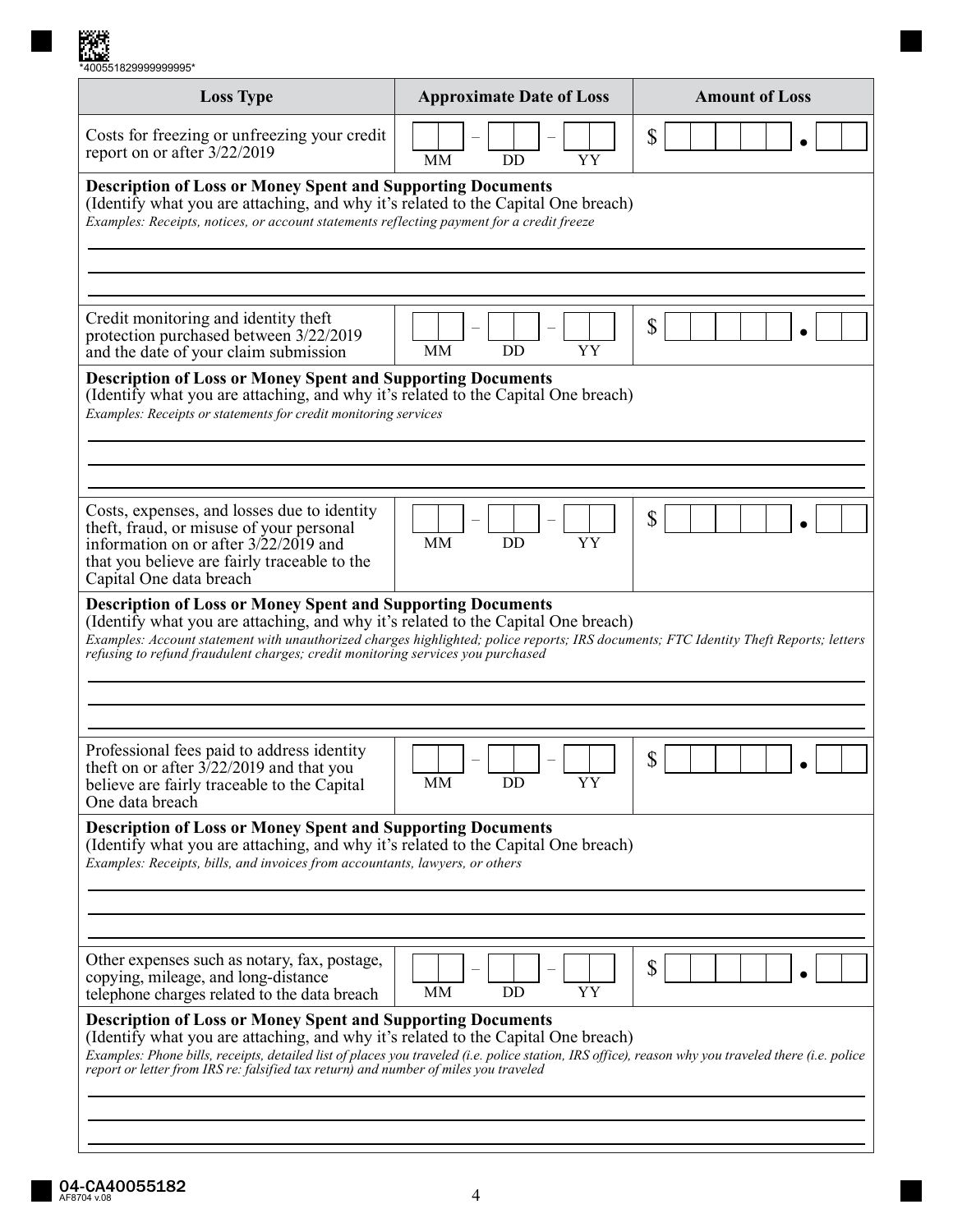

### **Cash Payment: Lost Time**

If you spent time trying to recover from fraud or identity theft that you believe is fairly traceable to the data breach, or if you spent time trying to avoid fraud or identity theft because of the data breach (placing or removing credit freezes on your credit files or purchasing credit monitoring services), complete the chart below. You can be compensated at the greater of \$25 per hour or, if you took time off work, your documented hourly wage.

If your claim for Lost Time is related to a valid, documented claim for Out-of-Pocket Losses, you may claim up to **15 hours**. You **must** describe the actions you took in response to the data breach and the time each action took.

If your claim for Lost Time is NOT related to a valid, documented claim for Out-of-Pocket Losses, but WAS time you spent trying to recover from fraud or identity theft that you believe is fairly traceable to the data breach, or time you spent to avoid fraud or identity theft because of the data breach, you may claim up to **5 hours**. You **must**  describe the actions you took in response to the data breach.

*By filling out the boxes below, you are certifying that the time you spent doesn't relate to other data breaches.*

### **Reimbursement Rate for Lost Time**

Your Reimbursement Rate for approved Lost Time will be \$25/hour unless you took time off work, and you provide documentation showing that your wage rate is higher than \$25/hour. Documents showing a wage rate higher than \$25/hour could include a recent paystub or other printed payroll documentation.  *Please select either Option 1 or Option 2 below, but not both.*

**Option 1, Standard \$25/hour Reimbursement Rate:** 

*If you select this option, you do not need to provide documentation of your wage rate.*

**Option 2, Reimbursement Rate higher than \$25/hour:** I certify that my hourly wage rate is

| { |  |  |  |  |
|---|--|--|--|--|
|---|--|--|--|--|

and that I took time off work to respond to the data breach. In support of this certification, I provide the following documentation: